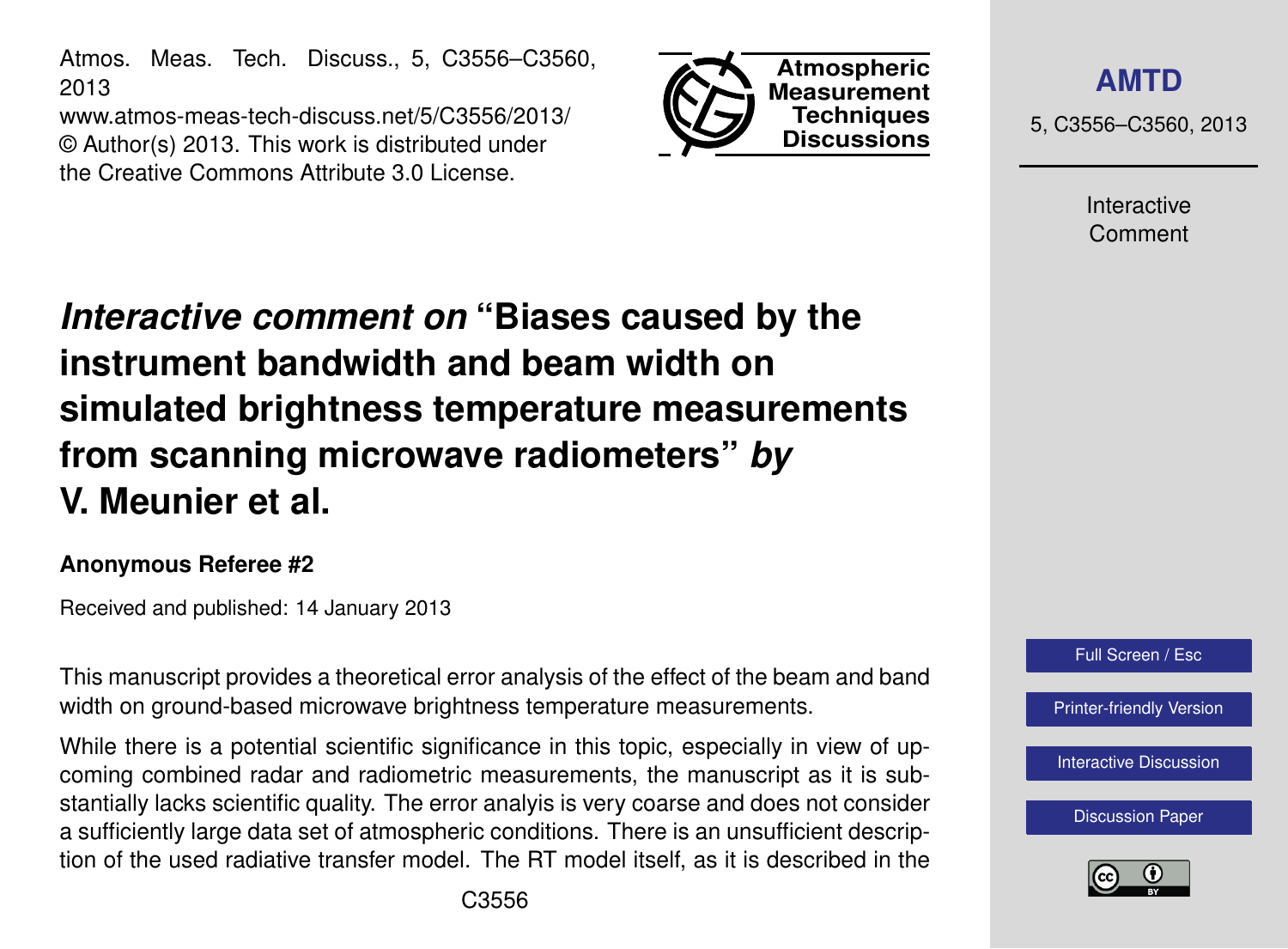text, is not adequate from my point of view. And although the authors claim that their study will be useful for combined radar and radiometric retrievals, they use clear-sky atmospheres most of the time (or all the time?).

Please find a detailed justification of the above statement in the following:

- Radiative transfer model: There are some minor problems in the mathematical formulation of the radiative transfer equation (see detailed comments below), but there are also some more fundamental things that are incomprehensible to me. (1) You use the model of Rosenkrantz to model the absorption coefficients that are later on used in your RT model. You should justify your choice of Rosenkrantz and also discuss the errors that are inherent in this model (Hewison et al., MetZ 2006). You also mention that you only model the absorption coefficients of the dry atmosphere (page 8088, line 25) but later on in the text you somehow retrieve the liquid water path? There is also no explanation given how your RT model works, i.e., how you numerically solve the RT equation and how you discretize your model atmosphere (how many layers, thickness of these layers). There should be at least a sketch of your model geometry, where it could be seen how the atmospheric layers and the earth curvature are discretized. What in particular remains a mystery to me is your choice for a model for the vertical gradient of the refractive index. You use a very coarse model from 1966, while at the same time you have the state-of-the-art model of Rosenkrantz for the calculation of the absorption coefficients. Why not using this model also for the calculation of the refractive index? Then, once you have the refractive indices, how do you calculate the propagation path? I assume you somehow apply the Snell-Descartes law at the discretization boundaries of your atmospheric profile, but nothing is explained. In addition it is also a very strong assumption to choose a ground emmissivity of 1. In the frequency range you consider, the emmissivity is somewhere at 0.9. Imagine you look at a cold sky with a BT of 10 K and the temperature of the ground is 300 K. This means that the ground emmits  $0.9*300+0.1*10 = 271$  K, which is considerably different to the 300 K that one would have if the emmissivity were 1. Hence this choice needs to be 5, C3556–C3560, 2013

Interactive Comment

Full Screen / Esc

[Printer-friendly Version](http://www.atmos-meas-tech-discuss.net/5/C3556/2013/amtd-5-C3556-2013-print.pdf)

[Interactive Discussion](http://www.atmos-meas-tech-discuss.net/5/8085/2012/amtd-5-8085-2012-discussion.html)

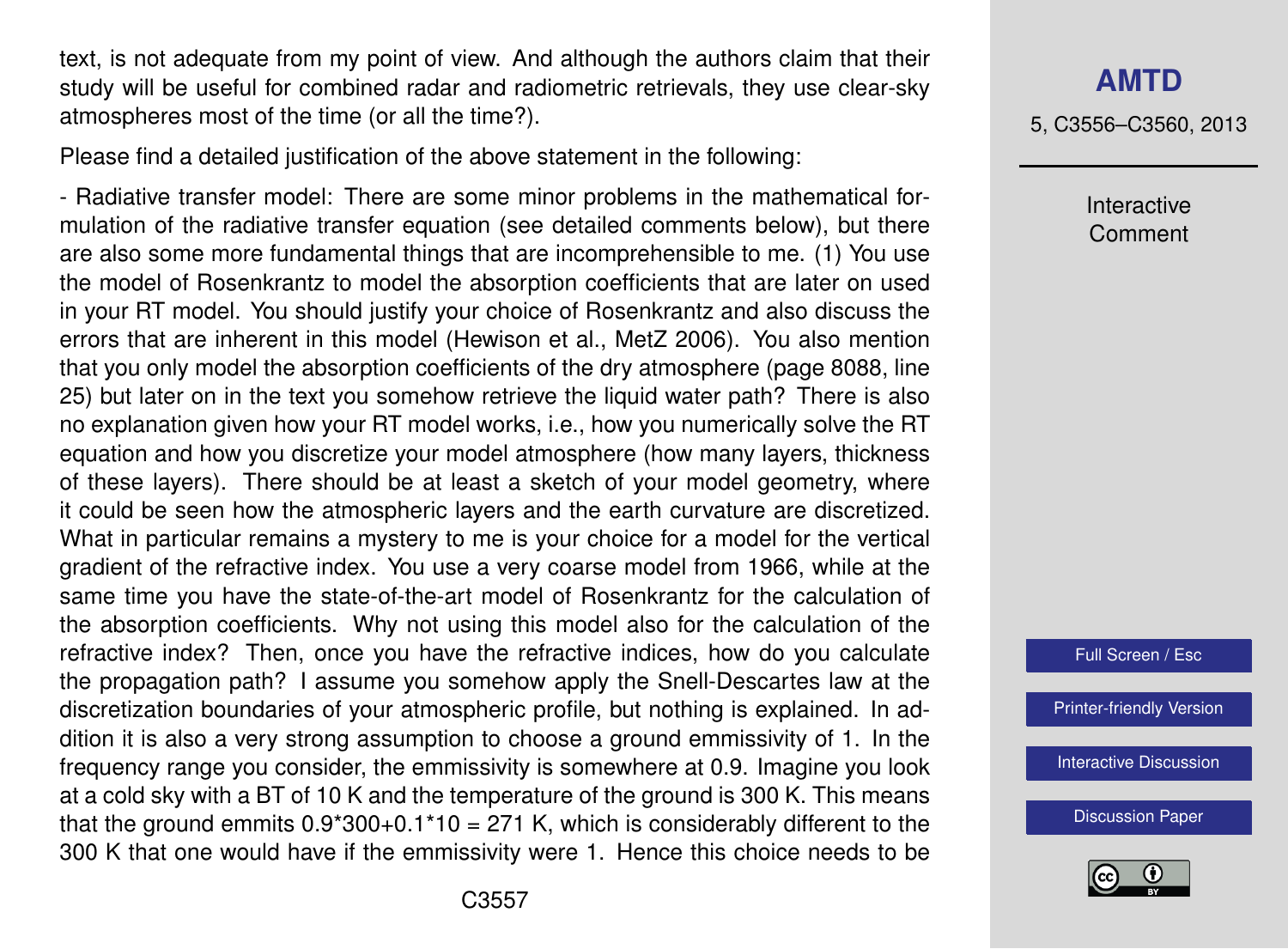rethought or better justified.

- Error statistics: You use only two different atmospheric profiles (midlatitude winter, midlatitude summer) which I consider as insufficient for an in-depth analysis. A proper statistical analysis should also contain some information about the expected fluctuation of the overall bias. Such an analysis should be based on an ensemble of radiosonde profiles. If you use only one climatological profile, your analysis lacks the effects that small scale atmospheric fluctuations have on the incoming brightness temperature (such as temperature inversion layers etc). One of my main points is the fact that you do not consider a contribution from clouds and rain for your analysis. One one hand, this makes me wonder how you can simulate the effect of LWP retrievals (where did I miss something here?), and on the other hand this dramatically hampers the applicability of your study. Since you state that this study is useful for potential radar / radiometer retrievals, I don't see how this should be useful if you only consider dry atmospheres since cloud and weather radars measure only meaningful things if hydrometeors are present. I have also difficulties to understand why you did not map the off-zenith simulated brightness temperatures to the zenith direction. The lower the zenith angle, the higher is the BT simply due to the increased atmospheric path. It is therefore difficult to compare the errors that stem from simulations at low elevation angles with those simulated in zenith direction. I have also not understood how you can model the impact of beamwidth and bandwidth effects on the retrieved temperature profile. You use a rather primitive temperature retrieval (Eq 11), but from this equation I don't see how you can get a temperature profile. If you want to calculate the effect of your forward model errors on the radiometer's temperature retrieval capability, you should use some more sophisticated retrieval algorithms (neuronal networks, optimal estimation ...).

- Generally I must say that the manuscript is a bit dissapointing and I would have appreciated if the senior collegues of the first author would have invested some more time in editing the manuscript.

## **[AMTD](http://www.atmos-meas-tech-discuss.net)**

5, C3556–C3560, 2013

Interactive Comment



[Printer-friendly Version](http://www.atmos-meas-tech-discuss.net/5/C3556/2013/amtd-5-C3556-2013-print.pdf)

[Interactive Discussion](http://www.atmos-meas-tech-discuss.net/5/8085/2012/amtd-5-8085-2012-discussion.html)

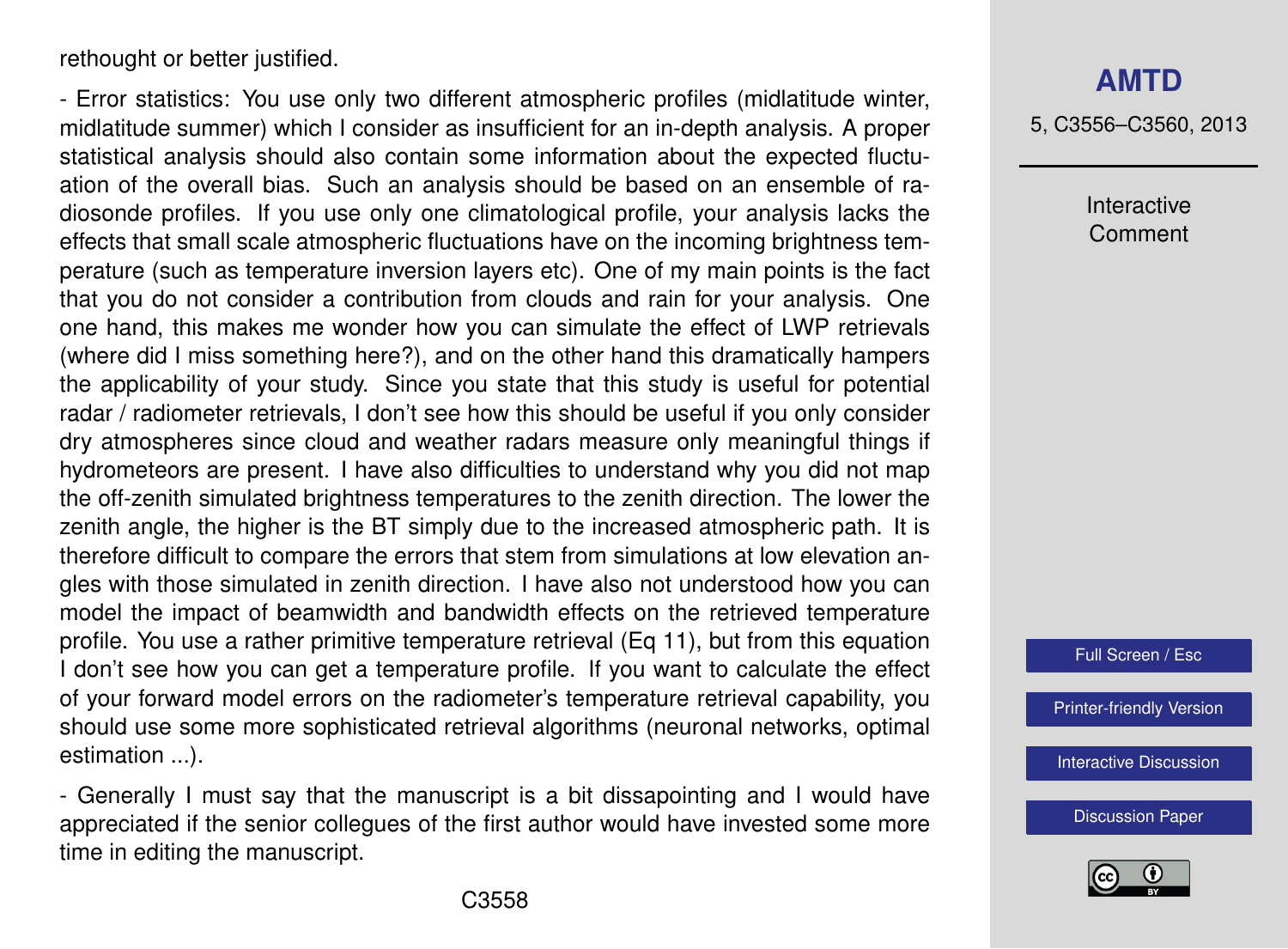Specific comments: Page 8086:

line 11: "The impact of the antenna beam width is higher than the receiver band width". That's a strange sentence since antenna beam width and receiver band width are two completely different things. line 17: Ground-based radiometers have been used for a lot of other things and not necessarily in zenith-looking mode.

#### Page 8087:

line 11: An explanation should be given why the beam width for a radiometer is wider for the same frequency than for a radar. line 20: Explain "TB". line 24: 90◦ elevation. line 27: "width" -> "beam width"? line 27: Define "air mass" line 29: Write either "air mass" or "airmass".

Page 8088:

line 1: Use either "beam width" or "beamwidth" Equation 1: tau is usually used for the opacity. line 14: The unit of radiance is usually W m^(-2)  $\text{sr}^{\text{}}(1)$  f^(-1) line 21: A(f,0,s) is the opacity i.e., the integral over the absorption coefficients line 20: Why you define the absorption coefficients in Np kmˆ-1? Does not make sense in your formulation of the RT equation. Explain Np. line 23: Why do you choose Rosenkrantz 1998? line 25: Why only the dry atmosphere? What about LWP if you only consider the dry atmosphere?

### Page 8089:

line 6: Why don't you use the Rayleigh-Jeans approximation? line 6: Define c as the speed of light. Give somewhere a sketch or a drawing that explains your geometry.

Page 8090: Eq. (8) I don't understand the choice of this model (see general comments above). line 20: Give some references for this statement.

Page 8091: Line 4: This is a very strong assumption (see general comments above). Line 7: Emmissivity depends also on polarization. Line 19: The water vapor absorption line gives no information on the amount of liquid water. Line 22: These channels 5, C3556–C3560, 2013

Interactive Comment

Full Screen / Esc

[Printer-friendly Version](http://www.atmos-meas-tech-discuss.net/5/C3556/2013/amtd-5-C3556-2013-print.pdf)

[Interactive Discussion](http://www.atmos-meas-tech-discuss.net/5/8085/2012/amtd-5-8085-2012-discussion.html)